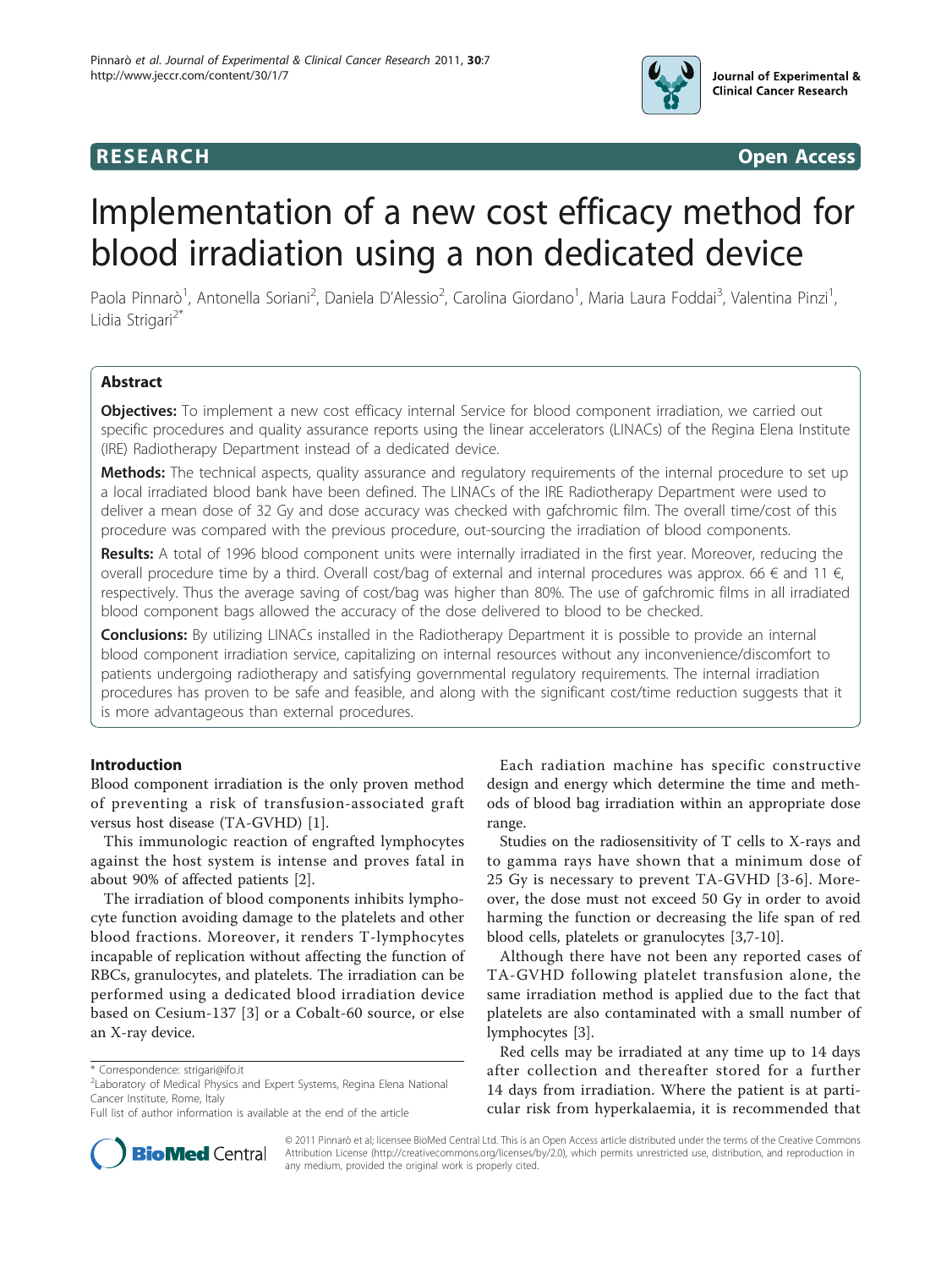red cells be transfused within 24 hours of irradiation. Platelets can be irradiated at any stage in their five-day storage and can thereafter be stored up to their normal shelf life of five days after collection. Granulocytes for all recipients must be irradiated as soon as possible after production due to the reduction in functionality of the WBC during storage time, and should thereafter be transfused with minimum delay [\[3](#page-5-0)].

The Regina Elena (IRE) is a major National Cancer Research Institute providing oncology services and encompassing eight Surgery Departments, two Medical Oncology Departments, one Haematology Department, one Transfusion Department and one Radiotherapy Department, as well as a variety of support services. In our Institute, the number of patients at GVHD risk who might require transfusions of irradiated components is relevant (accounting for more than 2000 bags per year) and blood irradiation represents an important, although ancillary, service to complete a primary mission of caring.

Due to the fact that there is no dedicated device at the IRE, the blood component bags have previously been out-sourced for irradiation. In order to reduce the cost, the logistic problems and the time of procedure, the implementation of a proven cost/time saving blood component irradiation procedure based on internal resources has been required of the Radiotherapy and Medical Physics Departments by the IRE Administration.

Several publications have focused on the technical aspects of the irradiation process itself [\[3](#page-5-0)], but relatively little attention has been paid to the economical and managerial details [[11](#page-5-0)]. The main aim is to report the experience of IRE in the implementation of an internal blood irradiation program using a conventional linear accelerator (LINAC), as an alternative to out-source services. The secondary aim is to compare the overall time and costs of both internal and external procurement of blood components.

# Materials and methods

In our Institute, patients at risk for TA-GVHD for whom irradiated blood or products are requested include those with: haematological malignancy or solid tumor (Glioblastoma, Neuroblastoma, Rhabdomyosarcoma); Hodgkin's disease treated with ablative chemo/ radiotherapy; non-Hodgkin's lymphoma; acute leukemia (ANLL and ALL), recipients of peripheral blood or bone marrow stem cell transplants (Allogeneic, Autologous), diseases treated with Fludaribine and other potent purine analogues, diseases treated with Cladribine (deoxycoformycin). Until June 2009 blood components were sent out to external Transfusion Departments with conventional Cs-137 sources, with significant expense of time/ cost due to transport safety of the blood component bags.

Due to the distance between IRE and the external Departments and the traffic of a big city, the overall time of the external procedure varies from 2 to 3 hours including delivery time, acceptance and the irradiation duration (mean 2.5 h). This procedure requires the availability of a car, a driver and an operator of the centre of Transfusion Department to deliver the irradiated blood components. Moreover, a further payment of 38 euro  $(\epsilon)$ /irradiation for each bag was established by the Healthy Ministry.

In the first half of 2009, in our Institute, the request for irradiated blood bags increased by 40% compared to 2008, leading to an increase of logistical problems and costs.

So the opportunity to use one of the three LINACs available in the Radiation Oncology Department of IRE has been considered on the condition that this does not affect the number of patients or prolong the waiting time of treatment in any way. The three LINACs are matched to be permanently set for the same output calibration, flatness and symmetry, which ensure the same dose distribution delivery based on the identical machine input data.

A procedure based on rigorous modus operandi, careful dosimetric checks and quality assurance programs have been implemented and a cost-benefit evaluation has been conducted.

In particular, the procedure time and the number of irradiated blood components were registered on a form. The number and qualification of personnel involved in both procedures (external and internal) have been identified and their work time has been computed and a comparison of the two procedures has been carried out.

#### Design of a blood irradiation container and set-up

To facilitate and standardize the blood component irradiation using a linear accelerator, a blood irradiator box was designed and made of Polymethylmethacrylate (PMMA).

The PMMA box of  $24 \times 24 \times 5.5$  cm<sup>3</sup> is large enough to accommodate a maximum of 4 bags of packed RBCs or 10 bags of platelets (Figure [1\)](#page-2-0). The thickness of the box walls and the top layer is 1 cm, while the bottom layer is 0.5 cm, to guarantee an appropriate build-up of 6 MV photon.

The box fits into the block tray at the head of the linear accelerator (Varian 2100C/D, Palo Alto CA). The distance from the source and the surface of the box (SSD) is fixed (about 60 cm) and only one 6 MV direct field of  $40 \times 40$  cm<sup>2</sup> at the isocenter was used with a gantry angle of 0° (Figure [2](#page-2-0)).

This one-field technique facilitates a reproducible administration of the dose to blood units and considerably reduces the irradiation time.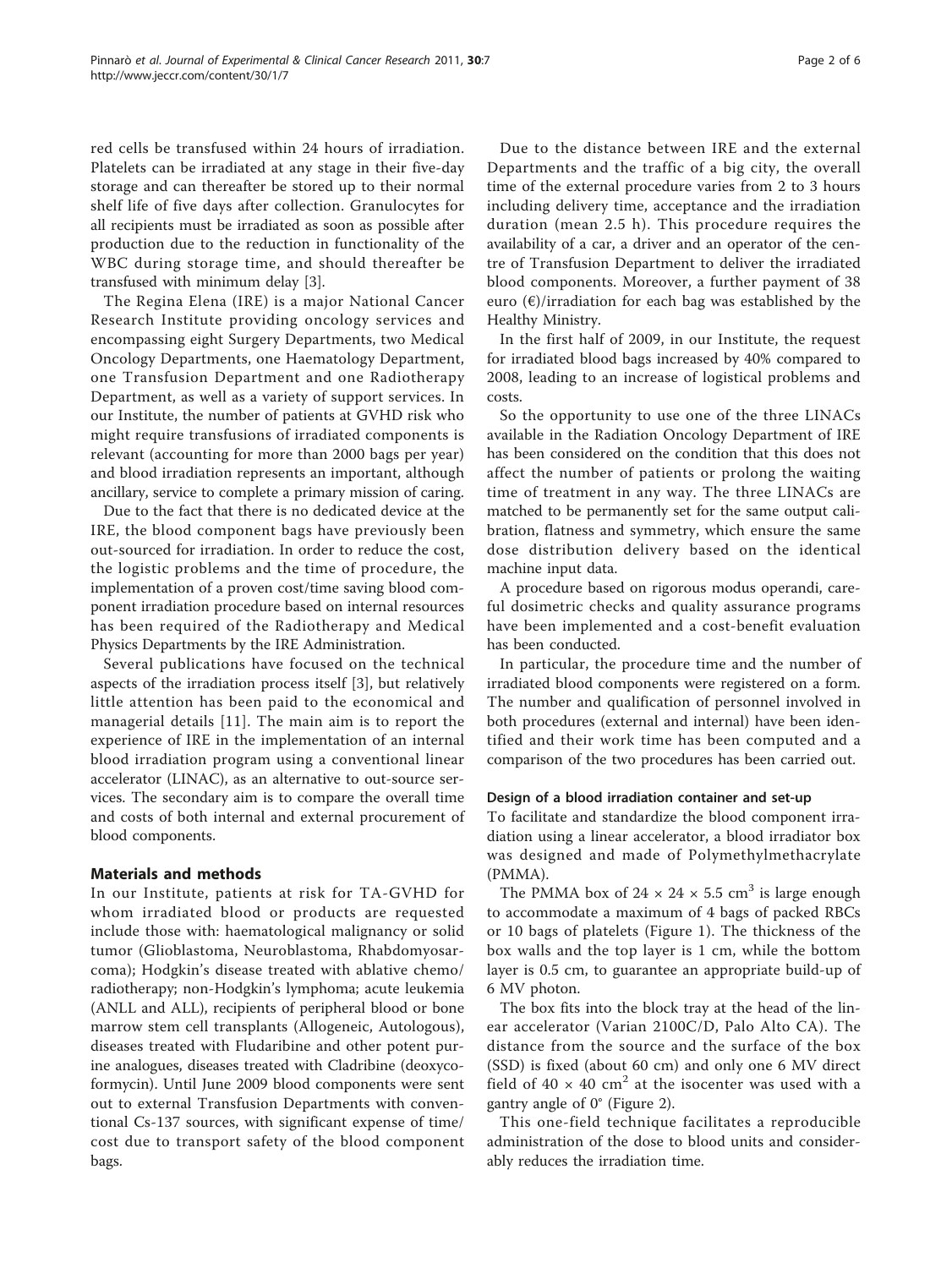<span id="page-2-0"></span>

The CT scan of the box filled with four blood bags was performed for a treatment planning study. A Pinnacle 8.0 m Treatment Planning system, i.e. TPS, (Philips Medical Systems, Madison, WI) was used to calculate the three-dimensional dose distribution of bags. The prescribed dose was at least 25 Gy avoiding hot spots over 45 Gy. The calculated total Monitor Units were 922 with a rate of 600 Monitor Units/min, resulting in a dose-rate of 19.5 Gy/min.

The blood bags were delineated on the CT images, the dose distribution of a 6 MV photon beam (gantry 0°)



and the dose volume histograms (DVHs) of the inner of box and bags were calculated. Using the distribution calculation generated by TPS, the dose distribution within the box is sufficiently homogeneous and does not depend on the number of bags placed in the box to be irradiated. Based on these multiple calculations and measurements performed during the implementation phase, the individual units of RBCs or platelets were sufficiently irradiated - also considering different setups (e.g. number of bags placed in each box). This allows us to confirm the correct choice of the setup configuration (LINAC and box into the block tray) in order to guarantee the minimum and maximum dose to blood components.

The plan was sent to the Varis Record and Verify (R&V) system to guarantee the highest level of safety regarding the set-up and dose delivery. The overall delivery time was about 3 min/box.

The time out of refrigeration of the blood component units was limited to 15 minutes, amply within the maximum admissible time for these kind of blood components i.e. 45 minutes.

#### Procedure of irradiation components

The procedure for blood component irradiation was established as follows.

The irradiation of blood components is performed at the Radiotherapy Department on the request of the Transfusion Service. The personnel must: (a) compile the request for irradiation (one for each box) to include the sequencial number, the date, the label with the code (CDM), one for each unit to be irradiated; (b) place the blood component units to be irradiated in the box (i.e. up to 4 bags of blood or 10 of platelets), positioning them to fill any gaps and placing each CDM in order to be easily visible from the box top for final checking (see Figure 1); (c) place one dosimeter (i.e. gafchromic film) in each box, then fill in the accompaning form with the irradiation date and the number of box used; (d) transport the hermetically seal boxes to the Radiotherapy Department and wait for the completion of the irradiation procedure.

The Radiotherapy Technician must verify that the CDMs in the box correspond to those on the irradiation request, start dose delivery; check the colour of the dosimeter, fill in the form with the delivered monitor units and give a copy to the Transfusion Department Technician.

Finally, the Medical Physicist must collect the dosimeters and check the dose delivered.

Each day before beginning the treatments the accuracy of the dose delivery is checked using the Double Check Instrument (Model 7200 Victoreen), according to the LINAC quality assurance programme.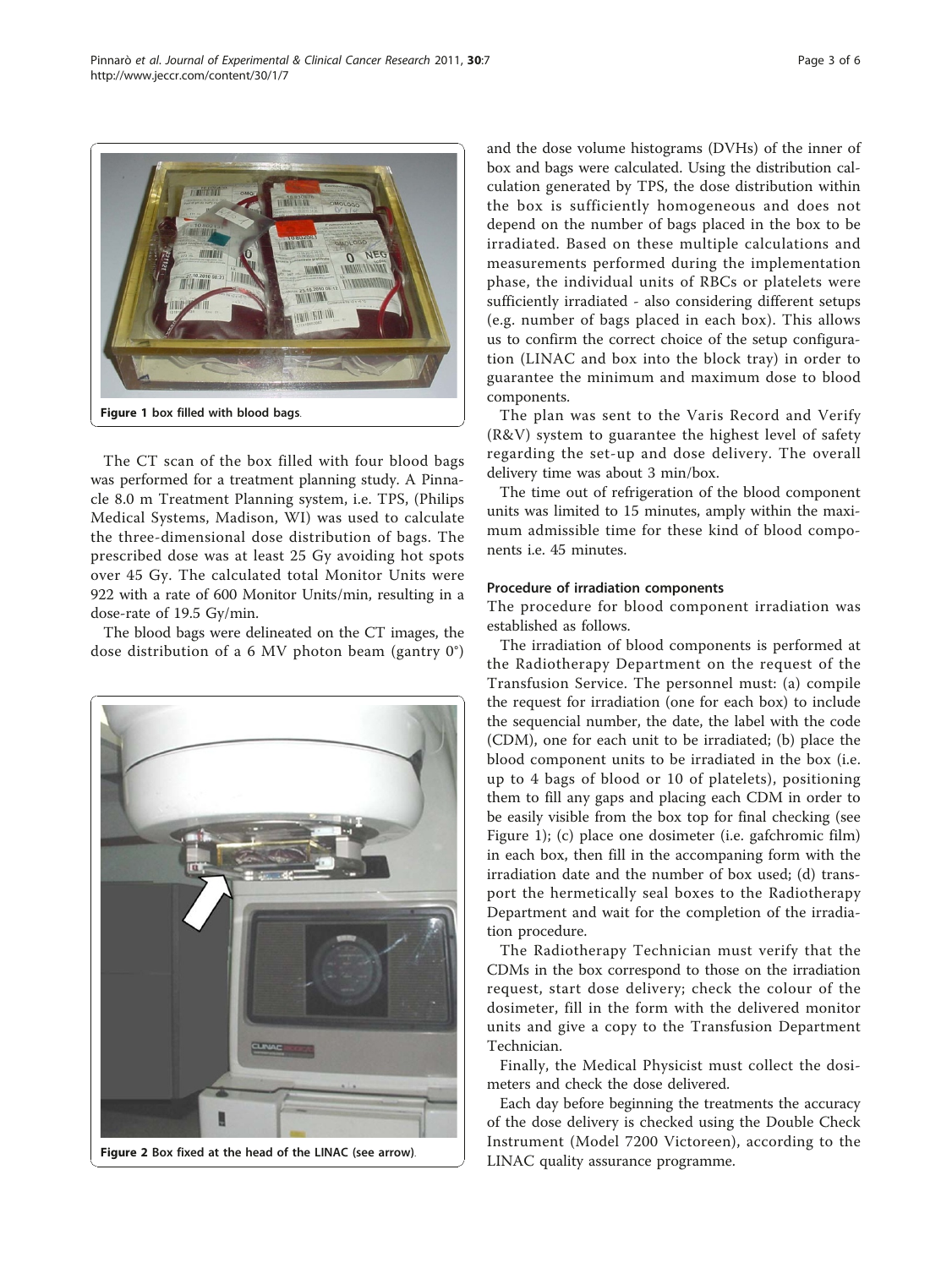# Gafchromic Calibration

Before dosimetric verification, an MD-V2-55 gafchromic calibration curve was obtained for different dose levels ranging from 0.01 to 50 Gy, by using LINAC calibrated according to IAEA TRS 398 protocol [[12](#page-5-0)]. Film pieces of  $1.5 \times 1.5$  cm<sup>2</sup> were cut for the gafchromic calibration and irradiated in a solid water phantom (30  $\times$  30  $\times$  $30 \text{ cm}^3$ ), which had been placed on the LINAC couch at  $SSD = 90$  cm and  $SAD = 100$  cm. The set-up was 6 MV photon beam (gantry angle: 0°, field: 10  $\times$  10 cm $^2$ ). The dose was delivered with one of the three LINACs (Clinac 2100/CD Varian).

The gafchromic films were read by an Epson 10000  $\times$ L Scanner with a maximum spatial resolution of 1600 × 3200 dpi. All acquisition data were obtained by positioning the MD-V2-55 gafchromic film at the centre of the scan region, according to literature [[13,14\]](#page-5-0). Films were scanned using Picodose film dosimetry software (Tecnologie Avanzate, Italy) and the images were saved into file format (.sun). The MD-V2-55 gafchromic showed a linear trend from 0.01 to 50 Gy in accordance with the technical specifications.

The gafchromic films for dosimetric verification are  $1.5 \times 1.5$  cm<sup>2</sup> and are routinely placed in the blood component box during irradiation.

# Results

#### Planning, commissioning and dosimetry

In the implementation phase the isodose distribution was determined within the filled box using Pinnacle TPS (Figure 3). Using the one field technique, the minimum and the maximum dose of blood component were 27 Gy and 35 Gy, respectively.

More than 500 pieces of gafchromic films (at least one for each box) were used for dose verification choosing a



Figure 3 Isodose distribution calculated with Pinnacle TPS within the box.

particular reference point close on the box top for this purpose.

The average measured value with gafchromic films was  $31.4 \pm 1.8$  Gy in agreement with that expected, i.e. 32 Gy.

#### Irradiated blood components

The average number of platelets and blood bags were 118 and 48, respectively per month. The total number of blood components irradiated at IRE in the first year with the internal procedures was 1996.

#### Procedure time

Assuming that each box contains 5 bags on average, we estimated that the "work time" of personnel involved is 29.2 versus 12.2 minutes for external and internal procedures, respectively, for each bag irradiated (Table [1](#page-4-0) and [2](#page-4-0)).

### Costs

The average cost per bag includes the average cost of consumable supplies, of personnel and the depreciation of equipment.

Indirect costs for internal procedures include LINAC (100,00  $\varepsilon$ /h) and the scanner depreciation (2,00  $\varepsilon$ /h). Indirect cost for external procedures mainly include the transport of blood component bags.

Direct costs for internal procedures are mainly related to the gafchromic film. On average, direct and indirect costs are 0,23 and 0,65  $\epsilon$  per bag, respectively.

The cost for personnel involved are; IRE technicians approx.  $42 \notin$  per hour and Medical Physicist approx. 67  $\epsilon$  per hour (data provided by the IRE Administration).

The cost of internal dosimetric verification is 1,00  $\epsilon$ /bag.

The list of costs for external and internal procedures is reported in Table [3](#page-5-0) per bag.

The cost of the implementation of the internal procedure was  $144,24 \text{ } \in$  and included the cost of the box and the treatment planning study.

One thousand nine hundred and ninety six blood components were irradiated internally in the first year, so the overall savings to IFO was about  $\epsilon$  110.558,44. All the blood component bags were transfused.

#### **Discussion**

The procedure was developed, verified and has since been successfully implemented in the Transfusion, Medical Physics and Radiotherapy Departments, irradiating about two thousand blood components internally in the first year.

The one-field irradiation procedure is much more easy to perform and time saving compared to other techniques reported in literature and based on LINAC [[11-13\]](#page-5-0).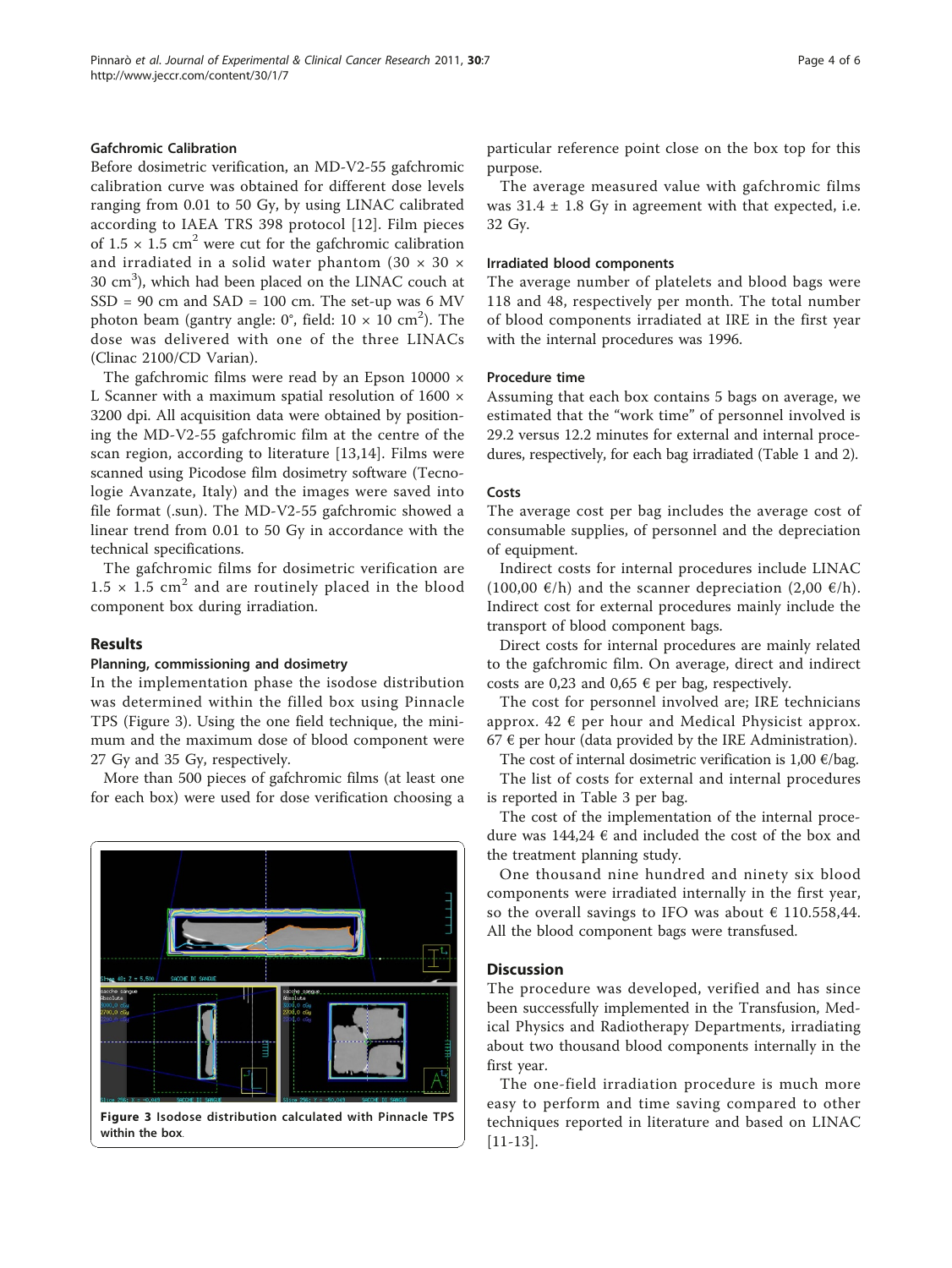|                                   | External procedure time (minutes) | Internal procedure time (minutes) |
|-----------------------------------|-----------------------------------|-----------------------------------|
| Contracted Driver                 |                                   |                                   |
| Technician (Radiotherapy Dep.)    | $\overline{\phantom{a}}$          | 0.5                               |
| Dosimetric verifier (Physicist)   | -                                 | 0.5                               |
| Technician (Transfusion Dep.) (§) | 29.2                              | 12.2                              |

<span id="page-4-0"></span>Table 1 Average external and internal procedure time for each bag irradiated

(§) more details regarding time and procedure are reported in Table 2.

There is no allowance for set-up error and the entire dose delivery procedure lasts only 3 minutes/box. The blood components are irradiated at the request of the Transfusion Department. The procedure is no longer carried out soley according to daily necessity but also on a regular weekly basis and stored for up to two weeks.

The IRE procedure delivering a mean dose of 32 Gy (range: 27-35 Gy) is in accordance with the Italian Decree [\[14](#page-5-0)] and International Recommendations [\[3](#page-5-0)].

The gafchromic film, inserted into each box, is a visual reminder that the blood components have been irradiated, and the data analysis guarantees that the intended dose matches with that delivered. In fact, the gafchromic films serve multiple purposes: 1) to avoid a erroneous (no/duplicated) irradiation of the same box when multiple irradiations are programmed in the same session; 2) to measure the dose delivered to a particular reference point, close to the box top; 3) to implement a quality control programme of blood irradiation. In our experience, the use of gafchromic film confirms the accuracy of measured dose in agreement with other Authors [\[13,15](#page-5-0),[16\]](#page-5-0). Of relevance based on TPS calculations, checking the dose at the reference point we can confirm the dose distribution at any point in the box. Moreover, the numer of bags within the box makes no significant changes to the dose distribution, as confirmed by multiple calculations and measurements performed during the implementation phase.

Finally, the forms reporting the blood component bag code and the value of delivered dose are filed in both the Radiotherapy and Transfusion Departments, while the irradiated gafchromic films are stored in the Medical Physics Department.

After an initial cost of about 144  $\epsilon$ , the total cost for blood component bags for external and internal procedures is very different (about 66 vs 11 €/bag, respectively). The internal procedure avoids logistic problems as the blood components do not have to be transported out of the IRE.

The overall savings of IFO was about  $\epsilon$  110.558 due to the irradiation of 1996 blood components in the first year, without affecting in any way the scheduled treatments in the Radiotherapy Depatment. The overall saving was about 83% per bag. In conclusion, we assume that the efficacy of both procedures is the same, the minimum and the maximum dose being in the range recommended by international guideline, thus the costefficacy study corresponds to the cost analysis. However, the cost and the time per bag are lower in the internal than in the external procedure. Thus, the internal procedure is preferable when an Institute has LINACs for patient radiotherapy, while the external procedure could be useful over the week-end (i.e. when the regular activity of the Radiotherapy Department is closed).

# Conclusion

By utilizing LINACs installed in the Radiotherapy Department it is possible to provide an internal blood component irradiation service, capitalizing on internal resources without any inconvenience/discomfort to patients undergoing radiotherapy. The development and

Table 2 Procedure and time (average and range, when appropriate) for each irradiated box (5 bags) carried out by personnel of the Transfusion Department

| Procedure                                                            | External procedure time (minutes) | Internal procedure time (minutes) |
|----------------------------------------------------------------------|-----------------------------------|-----------------------------------|
| Call for arrangements                                                | 15                                |                                   |
| Select unit components                                               |                                   |                                   |
| Preparation phase (+ fax)                                            | 6 (range: 5-7)                    | 6 (range: 5-7)                    |
| Contracted driver, delivery and collection of irradiated units       | 15                                | 0                                 |
| Preparation of blood components                                      | 10                                | 10                                |
| Time total (from leaving to returning to the transfusion department) | 75 (range: 60-90)                 | 30 (range: 20-40)                 |
| Load procedure of blood components by the transfusion department     | 20                                | 10                                |
| Total                                                                | 146 (range: 130-162)              | 61 (range: 50-72)                 |